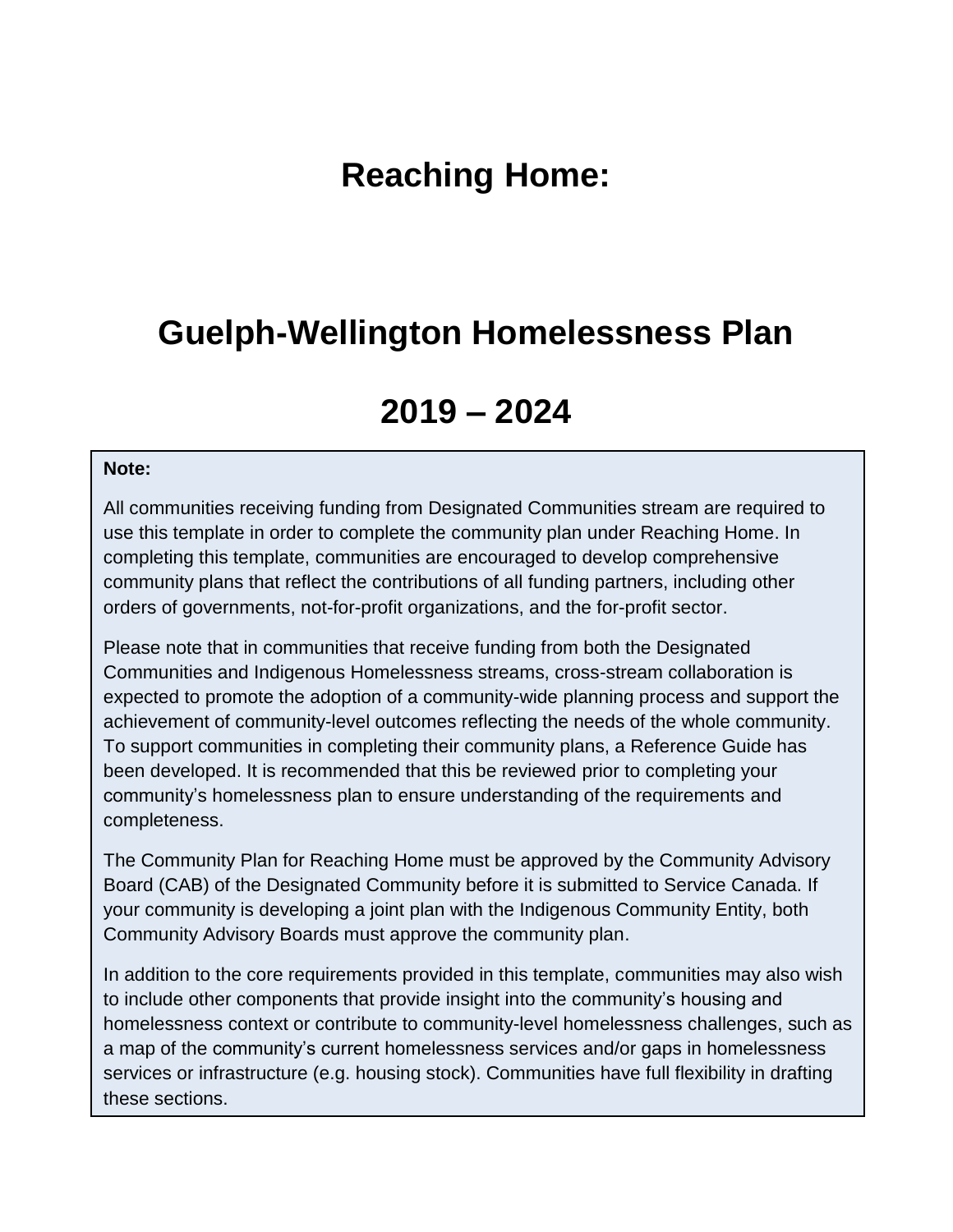### **Table of Contents**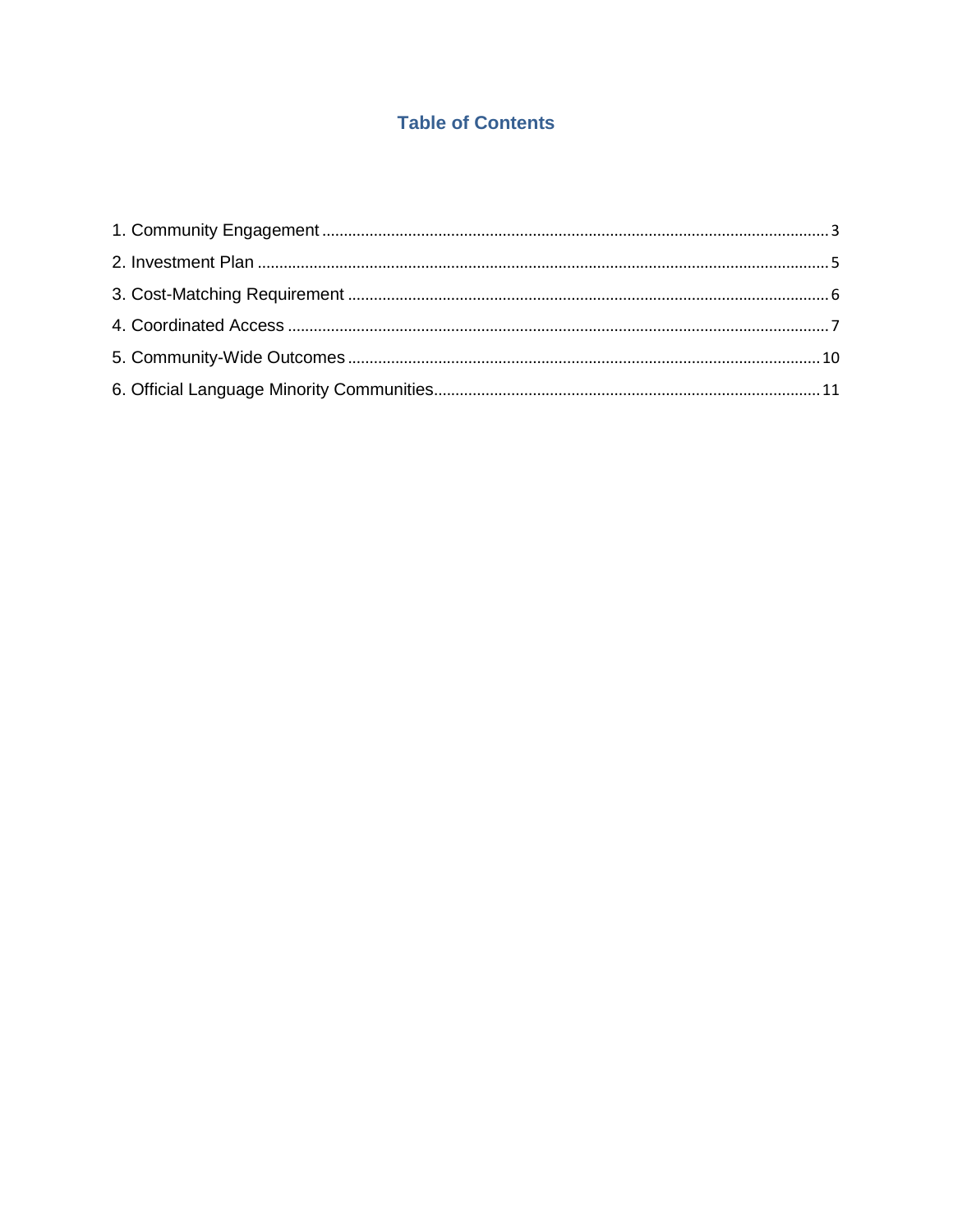### <span id="page-2-0"></span>**1. Community Engagement**

#### *Please identify the steps taken to engage your community stakeholders in developing this plan*

The County of Wellington is the provincially designated Consolidated Municipal Service Manager (CMSM) for the City of Guelph and the County of Wellington. As such the County plays an important leadership role related to system planning, coordination of services and development of partnerships in the area of housing and homelessness. As a service manager of social services, we play a direct role in administering programs to residents in the service area. These include programs funded by all three levels of government, municipal, provincial and federal.

The County has completed the provincially mandated 10 year Housing and Homelessness Plan and recently updated the plan to outline goals for the next 5 years (awaiting provincial approval). Both the original plan and the update plan included an updated need and demand assessment, consultations with individuals with lived experience, housing and community service providers, government officials and County staff to refine the objectives and targets. The recommendations in the 5 year update to the 10 Year Housing and Homelessness Plan also builds upon a variety of public meetings, interviews, focus groups, committee meetings that the County has participated in since the release of the original plan in 2014. The County is well positioned in understanding the particular needs and the strategies necessary to eliminate homelessness locally. Our 2018 Annual Update on our Housing and Homelessness Plan outlines these strategies and can be found at https://www.wellington.ca/en/social-services/10-Year-Housing-and-Homelessness-Plan.aspx.

Our community continues to be actively involved in Built for Zero (BFZ) Canada and striving towards our goal of ending chronic homelessness. The implementation of our Coordinated Entry System has created a dynamic By-Name List in our community. Tracking this information has assisted us with measuring homelessness in our community; identify priority populations; informs future systems planning and service delivery; and our progress towards reducing homelessness. Our local BFZ Operations Committee meets, BFZ Away Team and Community Advisory Board regularly reviews the data from the CES to inform service-planning decisions.

Another important group of stakeholders that informs our community priorities is the Guelph-Wellington Housing Committee. This committee has recently changed its name to the Housing and Homelessness Alliance with that will play an important role for housing and homelessness planning in the future.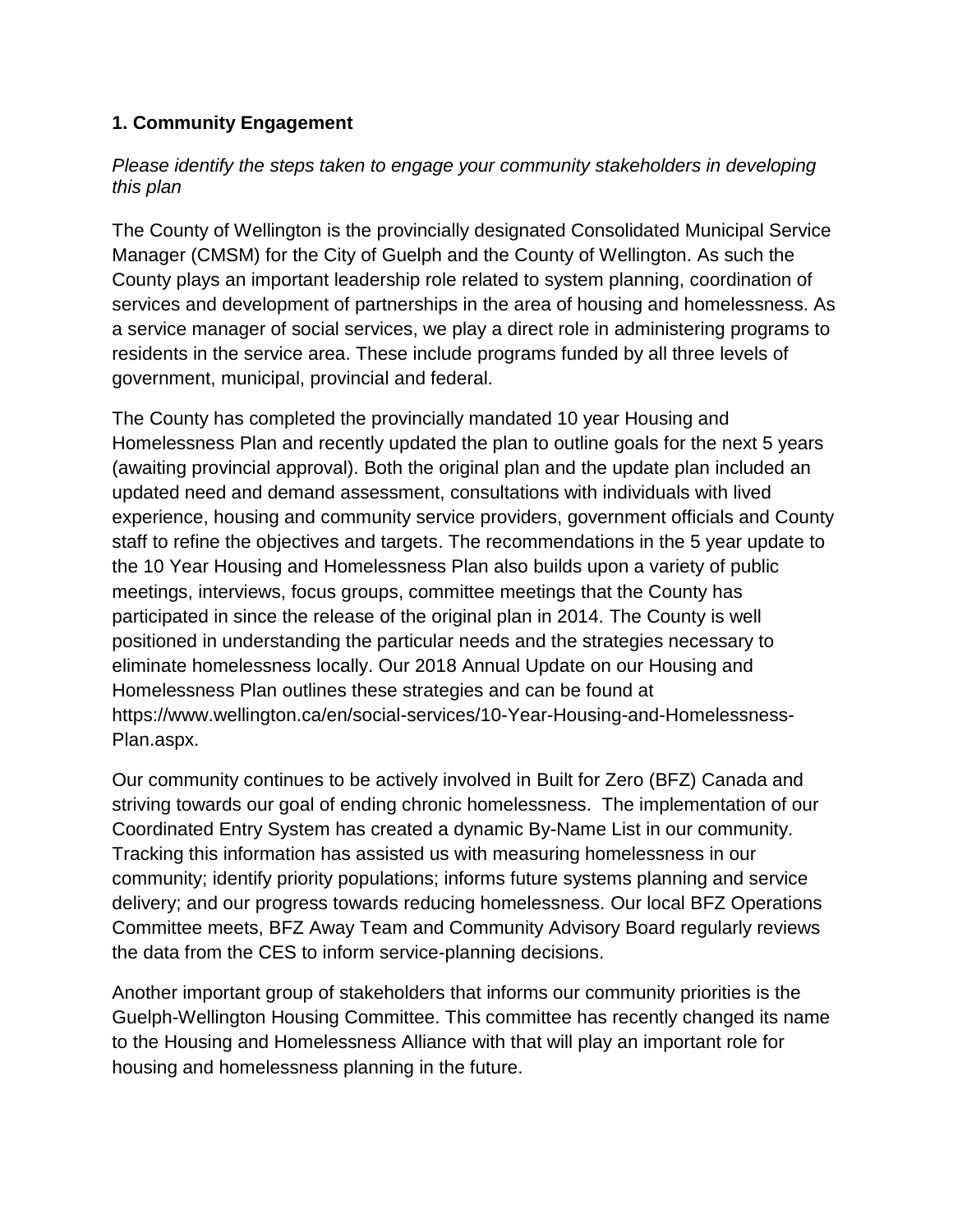Below is a list of regular standing meetings and the stakeholders involved in assisting with forming local priorities:

| <b>Committee</b>                                             | <b>Meeting</b><br><b>Frequency</b> | <b>Stakeholders</b>                                                                                                                                                                                                                                                                                                                                                                                                                                                                                                                                                                                                                                                                                |  |  |
|--------------------------------------------------------------|------------------------------------|----------------------------------------------------------------------------------------------------------------------------------------------------------------------------------------------------------------------------------------------------------------------------------------------------------------------------------------------------------------------------------------------------------------------------------------------------------------------------------------------------------------------------------------------------------------------------------------------------------------------------------------------------------------------------------------------------|--|--|
| <b>BFZ Operations</b><br><b>Committee</b>                    | Monthly                            | Waterloo Wellington Local Health Integration<br>$\bullet$<br><b>Network</b><br>Canadian Mental Health Association of<br>$\bullet$<br><b>Waterloo Wellington</b><br>Welcome in Drop In Centre<br>$\bullet$<br>Wyndham House<br>$\bullet$<br>Family and Children's Services of Guelph<br>$\bullet$<br>and Wellington County<br>Rural Wellington Family Health Team<br>County of Wellington<br>$\bullet$<br>Guelph and Wellington Task Force for<br>$\bullet$<br><b>Poverty Elimination</b><br><b>Stonehenge Therapeutic Community</b><br>$\bullet$<br><b>County of Wellington</b><br>$\bullet$<br><b>Guelph Community Health Centre</b><br>$\bullet$<br>Indigenous Wellness and Healing<br>$\bullet$ |  |  |
| <b>BFZ Away Team</b>                                         | Monthly                            | Guelph and Wellington Task Force for<br>$\bullet$<br><b>Poverty Elimination</b><br>Welcome in Drop In Centre<br>County of Wellington<br>$\bullet$<br><b>Wyndham House</b><br>$\bullet$<br><b>Stonehenge Therapeutic Community</b><br>$\bullet$                                                                                                                                                                                                                                                                                                                                                                                                                                                     |  |  |
| <b>Housing</b><br><b>Stability</b><br><b>Working Group</b>   | Monthly                            | Welcome in Drop In Centre<br>$\bullet$<br>County of Wellington<br>$\bullet$<br>Wyndham House<br>$\bullet$<br><b>Stonehenge Therapeutic Community</b><br>$\bullet$<br>Guelph-Wellington Women in Crisis<br>$\bullet$<br>Family and Children's Services of Guelph<br>$\bullet$<br>and Wellington County                                                                                                                                                                                                                                                                                                                                                                                              |  |  |
| <b>Housing and</b><br><b>Homelessness</b><br><b>Alliance</b> | <b>Bi-Monthly</b>                  | Waterloo Wellington Local Health Integration<br><b>Network</b><br>Canadian Mental Health Association of<br>$\bullet$<br>Waterloo Wellington<br>Welcome in Drop In Centre<br>$\bullet$<br>Wyndham House<br>$\bullet$<br>Family and Children's Services of Guelph<br>$\bullet$<br>and Wellington County<br><b>Rural Wellington Family Health Team</b><br>$\bullet$<br><b>County of Wellington</b>                                                                                                                                                                                                                                                                                                    |  |  |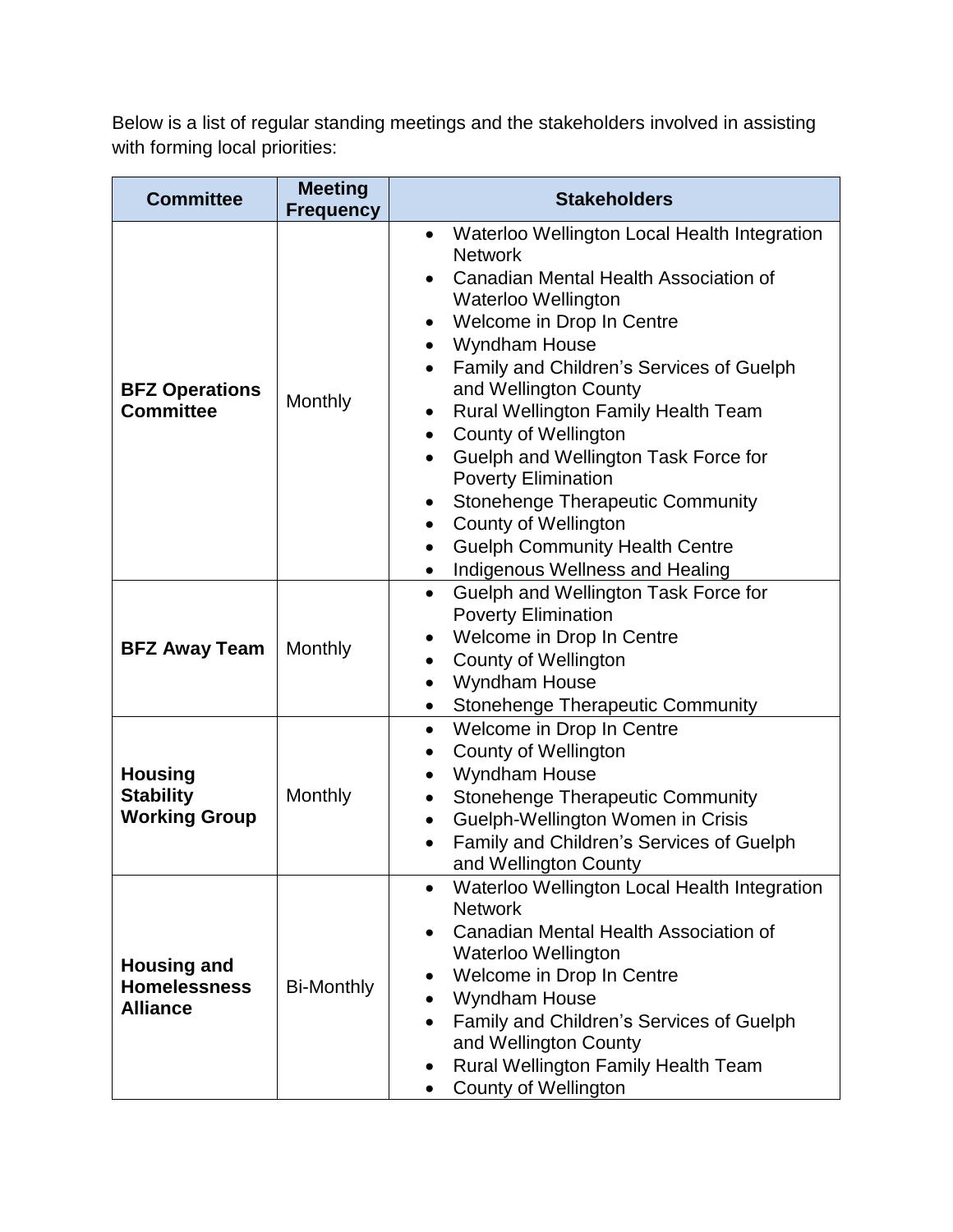| • Guelph and Wellington Task Force for    |
|-------------------------------------------|
| <b>Poverty Elimination</b>                |
| <b>Stonehenge Therapeutic Community</b>   |
| County of Wellington                      |
| <b>Guelph Community Health Centre</b>     |
| Indigenous Wellness and Healing           |
| Legal Clinic of Guelph Wellington         |
| <b>East Wellington Community Services</b> |
| City of Guelph                            |
| <b>Michael House</b>                      |
| <b>Guelph Community Foundation</b>        |
| <b>United Way Guelph</b>                  |
| Open attendance from the general public   |
| (incl. individuals with lived experience) |

#### <span id="page-4-0"></span>**2. Investment Plan**

*In the table below, please outline your planned allocation of Reaching Home funding (including funding from the Designated Community stream and Community Capacity and Innovation stream) from 2019-24 by investment area. Please note that it is acceptable that your community's funding priorities change over time. This investment plan is to demonstrate that your community has a vision moving forward for the allocation of Reaching Home funding. An example has been included in the Community Plan Reference Guide.* 

Total Funding:

2019-2020: \$258,206 2020-2021: \$245,706 2021-2022: \$331,433 2022-2023: \$325,283 2023-2024: \$325,283 Total: \$1,485,911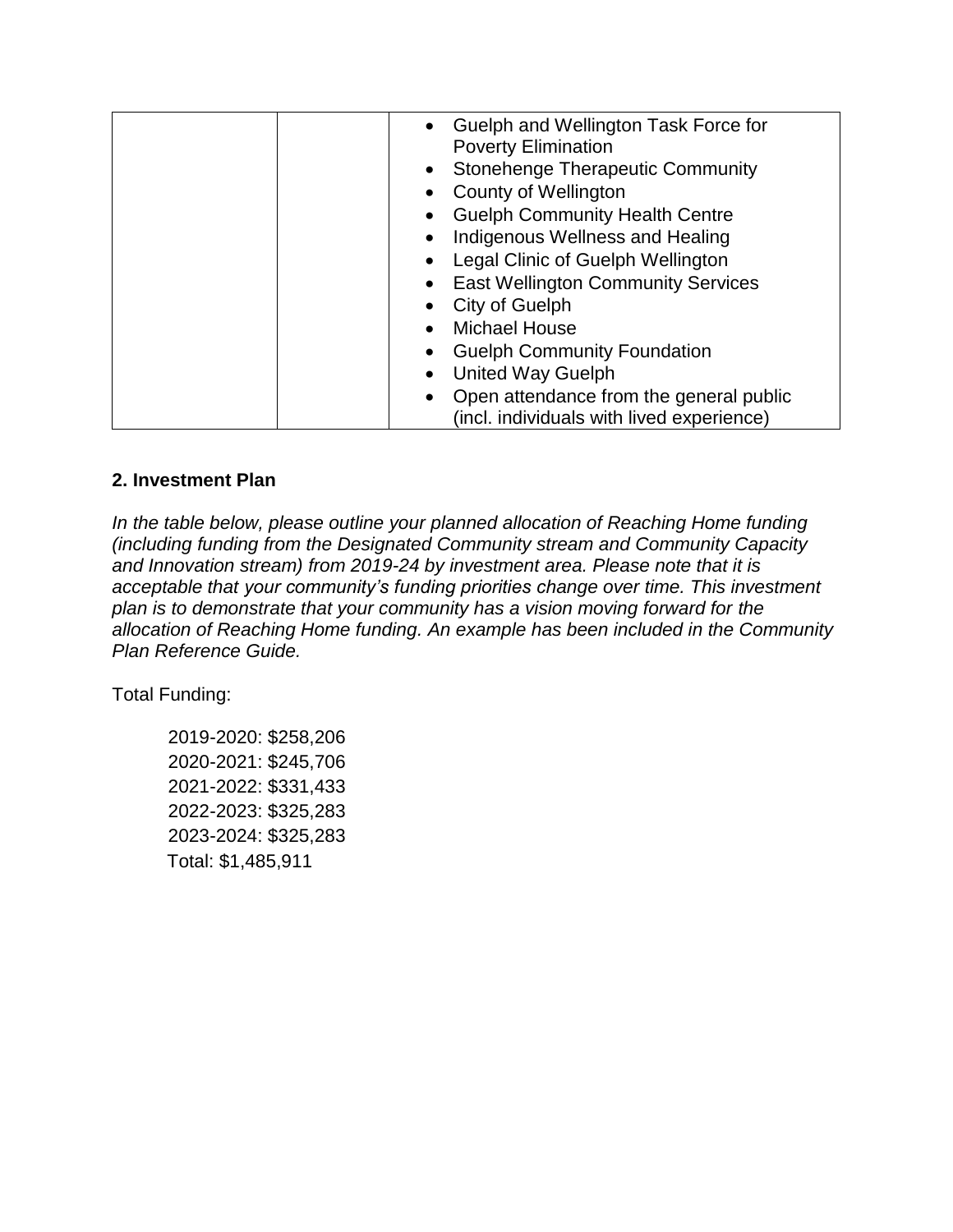|                                                                          | 2019-20 | 2020-21 | 2021-22 | 2022-23 | 2023-24 |
|--------------------------------------------------------------------------|---------|---------|---------|---------|---------|
| <b>Housing Services</b>                                                  | 38%     | 44%     | 46%     | 46%     | 46%     |
| <b>Prevention and</b><br>shelter diversion                               | 19%     | 29%     | 36%     | 36%     | 36%     |
| <b>Support Services</b>                                                  | 10%     | 10%     | 9%      | 9%      | 9%      |
| <b>Capital Investments</b>                                               | $0\%$   | $0\%$   | $0\%$   | $0\%$   | $0\%$   |
| <b>Coordination of</b><br><b>Resources and Data</b><br><b>Collection</b> | 27%     | 12%     | 5%      | 5%      | 5%      |
| <b>Administration</b>                                                    | 6%      | 5%      | 4%      | 4%      | 4%      |
| <b>TOTAL</b>                                                             | 100%    | 100%    | 100%    | 100%    | 100%    |

#### <span id="page-5-0"></span>**3. Cost-Matching Requirement**

*In the table below, please outline all funding for homelessness initiatives your community plans to receive from external partners from 2019 to 2024. This includes both financial and in-kind contributions. If your anticipated community contributions do not project to cost-match funding from both the Designated Community stream and Community Capacity and Innovation stream for each year, explain the circumstances below the table and include a description of the steps you will take to meet the requirement. An example has been included in the Community Plan Reference Guide.*

| <b>Projected Funding towards Homelessness Initiatives</b>                                   |             |             |             |             |             |              |
|---------------------------------------------------------------------------------------------|-------------|-------------|-------------|-------------|-------------|--------------|
| <b>Funder</b>                                                                               | 2019-20     | 2020-21     | 2021-22     | 2022-23     | 2023-24     | $2019 - 24$  |
| <b>Provincial</b><br>(Community)<br><b>Homelessness</b><br><b>Prevention</b><br>Initiative) | \$3,663,478 | \$4,002,383 | \$4,002,383 | \$4,002,383 | \$4,002,383 | \$19,673,010 |
| <b>Municipal</b>                                                                            | \$762,000   | \$771,000   | \$797,000   | \$824,000   | \$849,000   | \$4,003,000  |
| <b>Total</b>                                                                                | \$4,425,478 | \$4,773,383 | \$4,799,383 | \$4,826,383 | \$4,851,383 | \$23,676,010 |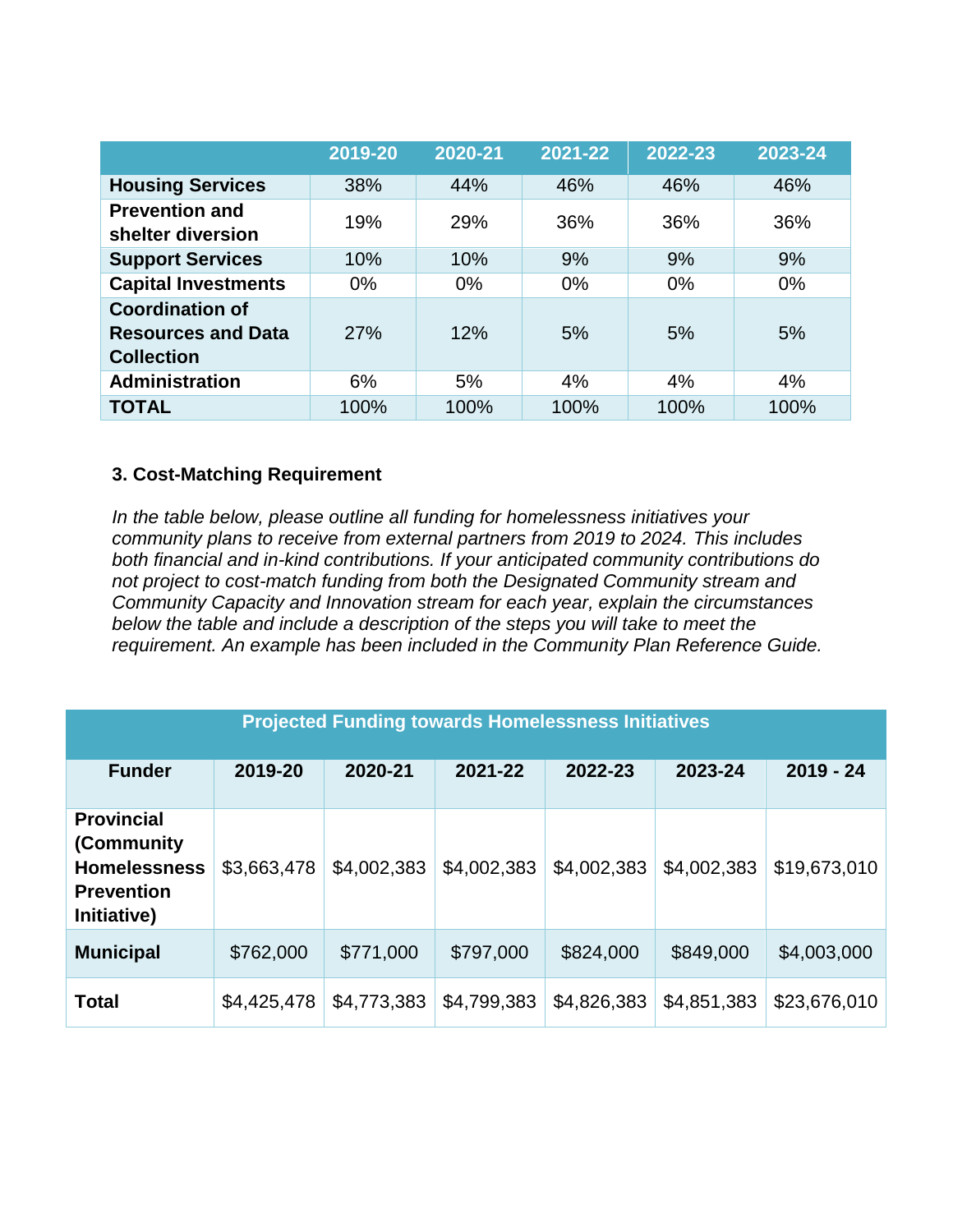#### <span id="page-6-0"></span>**4. Coordinated Access**

*Please discuss the steps you will take to implement a coordinated access system in your community. If your community has a coordinated access system in place, please describe how it presently functions. Note: Please also ensure you discuss how Indigenous Organizations have been engaged on the design of Coordinated Access, or how they will be engaged.* 

In 2016, the County of Wellington and the Guelph and Wellington Task Force for Poverty Elimination signed on to co-lead a local campaign with "20,000 Homes" - a national change movement focused on ending chronic homelessness in 20 communities and housing 20,000 of Canada's most vulnerable homeless people by July 1, 2020. To kick off the local campaign, the County and Poverty Task Force co-hosted the first ever Registry Week in Guelph-Wellington in April 2016. The data collected during Registry Week 2016 was used to start a By-Name List (BNL). This list identifies individuals experiencing homelessness by name and vulnerability score (captured through a standardized assessment tool), and is used to inform referrals to housing-specific supports and services. Guelph-Wellington was the fourth community in Canada to achieve a quality BNL.

In February 2017, the Guelph-Wellington 20,000 Homes Campaign worked with community partners to develop and implement a Coordinated Entry System (CES). The CES is a client-centered and standardized process for assessing and prioritizing housing related needs. Since its implementation, the CES process is used to prioritize an individual's housing needs, reducing homelessness, and improving the community's response to homelessness. The County of Wellington is the lead organization responsible for overseeing CES.

The CES serves the entire region of County of Wellington that includes the City of Guelph, Town of Minto, Township of Wellington North, Township of Mapleton, Township of Centre Wellington, Town of Erin, and the Township of Puslinch. Service Providers that make up the Housing Stability System work together to assesses people's housingrelated needs, prioritizes them for resources, and links those in need to housing and a range of supports.

Families and individuals are assessed using OrgCode's Vulnerability Index-Service Prioritization Decision Assistance Tool (VI-SPDAT) at a door agency. The VI-SPDAT is a pre-screening, or triage tool that is designed to be used by all providers within a community to quickly assess the health and social needs of homeless persons. VI-SPDATs are completed immediately with families and individuals if there has been a previous experience of homelessness. If this is the first experience of homelessness, the VI-SPDAT will be completed after 7-14 days if they have not secured housing.

Door Agencies include: Community Resource Centre of North and Centre Wellington, County of Wellington Social Services, East Wellington Community Services, Family &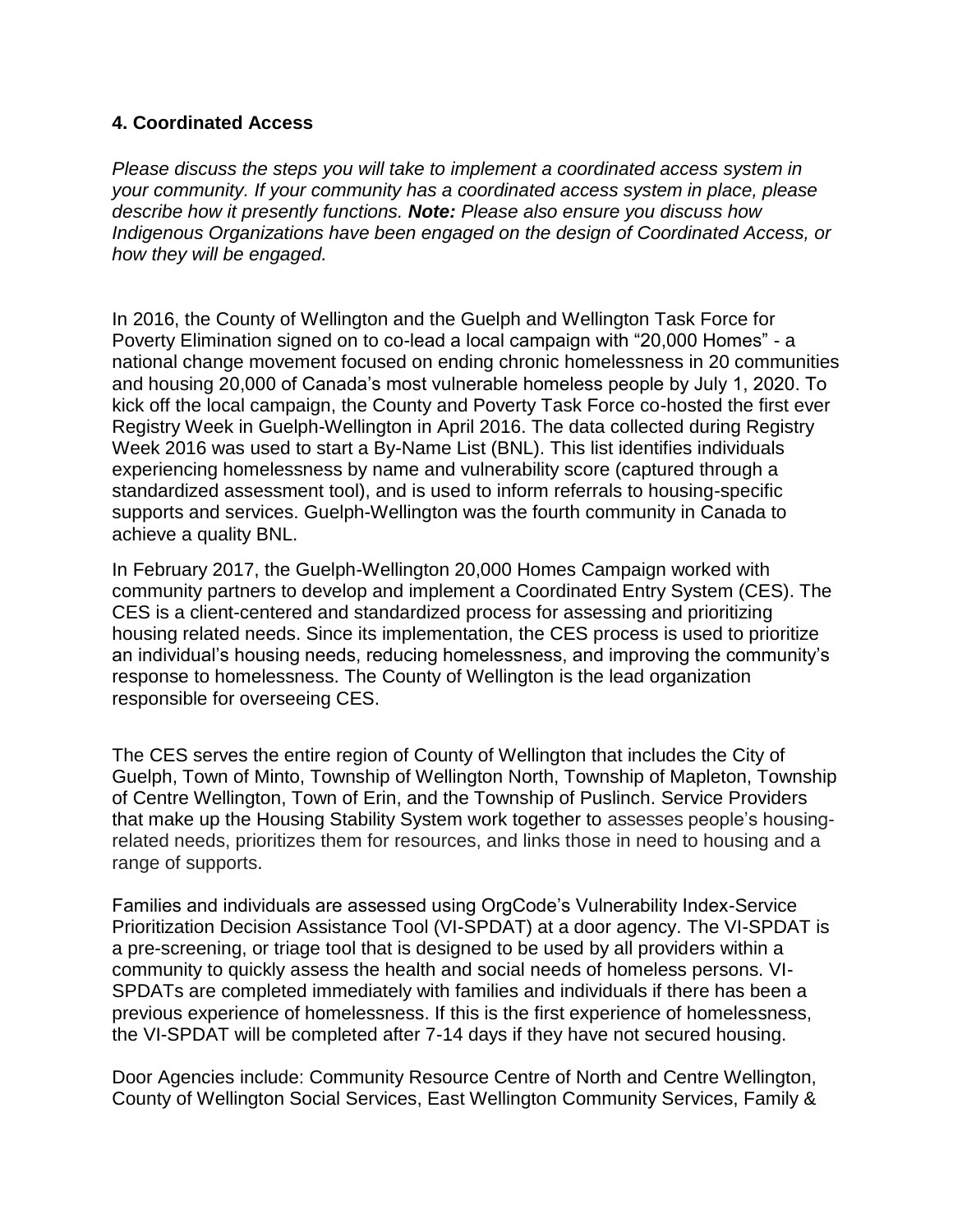Children's Services of Guelph and Wellington County, Rural Wellington Community Team, Specialized Outreach Services (SOS), Welcome In Drop In Centre, Women in Crisis, and Wyndham House.

Once assessed, families and individuals are added to the Guelph-Wellington By-Name List (BNL). A By-Name List is a real-time, up-to-date list of all people experiencing homelessness in our community. BNLs allow communities to know every person experiencing homelessness by name to facilitate decisions around how best to refer individuals experiencing homelessness to housing resources.

The By-Name List will inform referrals to appropriate housing services and supports. Families and individuals that are prioritized through the Coordinated Entry System will be referred to the appropriate services and supports through a Housing Stability Working Group, made up of key partners in the housing stability system.

The CES is guided by the principles and goals outlined in "A Place to Call Home" A 10 year Housing and Homelessness Plan for Guelph-Wellington, Five Year Update, the 20,000 Homes Campaign, and the philosophy of Housing First.

The benefits of the CES for our community are:

- Creation of a real time, up to date By-Name List of all people experiencing homelessness in our community and the ability to track each person's progress towards a housing placement
- Enhanced coordination among homeless system providers
- Adoption of a Common Assessment Tool to assess client vulnerability and need
- Ability to prioritize services based on who needs it the most and matching them to resources that fit their needs
- Ability to better understand the inflow and the outflow of clients within the homeless system
- Provides the data required to assist with future system planning and advocacy
- Reduce the number of people experiencing homelessness or at risk of homelessness

Housing First is a recovery-oriented approach to ending homelessness that centers on quickly moving people experiencing homelessness into independent and permanent housing and then providing additional supports and services as needed.

The five (5) core principles are as follows:

- 1) Immediate access to permanent housing with no housing readiness requirements;
- 2) Consumer choice and self-determination;
- 3) Recovery oriented;
- 4) Individualized and client-driven supports; and
- 5) Social and community integration.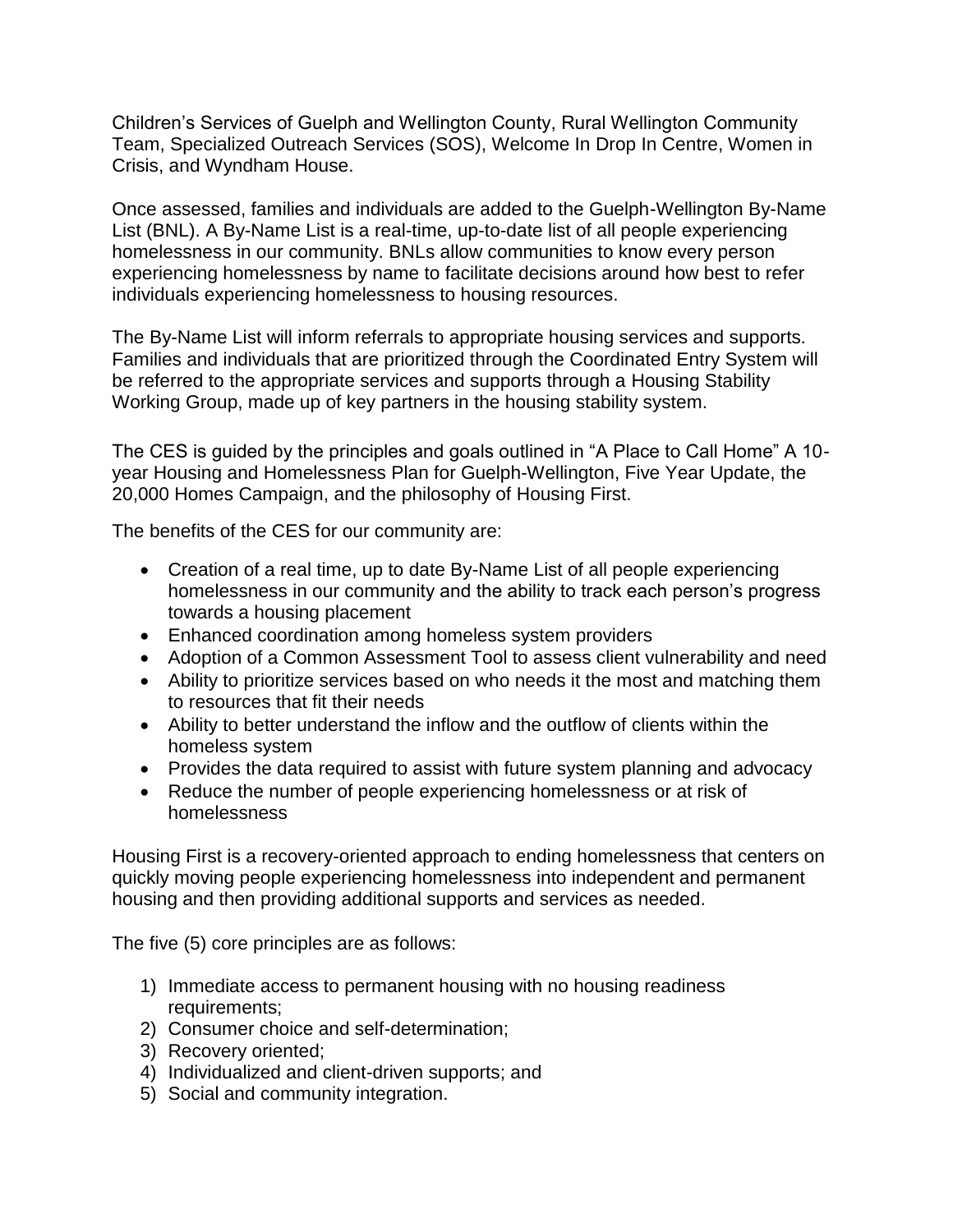The Guelph-Wellington CES governance structure has 4 key committees that provide guidance and oversight to the County. The below chart outlines each groups responsibility:

| <b>Committee</b>                                                     | <b>Meeting</b><br><b>Frequency</b> | <b>Stakeholders</b>                                                                                                                                                                                                                                                                                                                                                                                                                                                                                                                                                                                                                                                                                                                                                                                                          |
|----------------------------------------------------------------------|------------------------------------|------------------------------------------------------------------------------------------------------------------------------------------------------------------------------------------------------------------------------------------------------------------------------------------------------------------------------------------------------------------------------------------------------------------------------------------------------------------------------------------------------------------------------------------------------------------------------------------------------------------------------------------------------------------------------------------------------------------------------------------------------------------------------------------------------------------------------|
| <b>BFZ Operations</b><br><b>Committee</b>                            | Monthly                            | The purpose of the Operations Committee is to<br>provide strategic guidance and oversight to the<br>Guelph-Wellington BFZ Canada Campaign. The<br>Operations Committee is responsible for:<br>• Problem solving system barriers experienced by<br>system navigators<br>• Providing wide direction to the Guelph-Wellington<br>BFZ Canada Campaign on key elements of the<br>campaign, including advocacy, communications,<br>and finding and maintaining housing.                                                                                                                                                                                                                                                                                                                                                            |
| <b>BFZ Away Team</b>                                                 | Monthly                            | The purpose of the BFZ Away Team is to review<br>CES data and barriers identified by the HSWG and<br>HHA and recommend system or service<br>improvements to effect positive change within CES.                                                                                                                                                                                                                                                                                                                                                                                                                                                                                                                                                                                                                               |
| <b>Housing</b><br><b>Stability</b><br><b>Working Group</b><br>(HSWG) | Monthly                            | The Housing Stability Working Group (HSWG) is a<br>community group of service providers that meet<br>regularly to improve the continuity of care for people<br>experiencing homelessness with the highest<br>complexity of needs, by developing a strategic case<br>plan with relevant stakeholders. The main roles and<br>responsibilities of the HSWG are as follows:<br>Ensure the BNL is up to date<br>Address placement of people into programs<br>with available space based on triaging those<br>with the highest need<br>Problem solve how to reduce barriers for<br>supports and services<br>Identify gaps and barriers, provide feedback<br>and recommendations for policy changes to<br>the Guelph-Wellington BFZ Operations<br>Committee to become part of the larger policy<br>change that is being undertaken. |
| <b>Housing and</b><br><b>Homelessness</b><br><b>Alliance (HHA)</b>   | <b>Bi-Monthly</b>                  | In the past year, the Poverty Task Force conducted<br>a scan of the numerous housing and homelessness<br>tables in Guelph & Wellington. From this work, it<br>was clear that there is great interest in taking action<br>to address our community's housing and<br>homelessness crisis. It was also identified that                                                                                                                                                                                                                                                                                                                                                                                                                                                                                                          |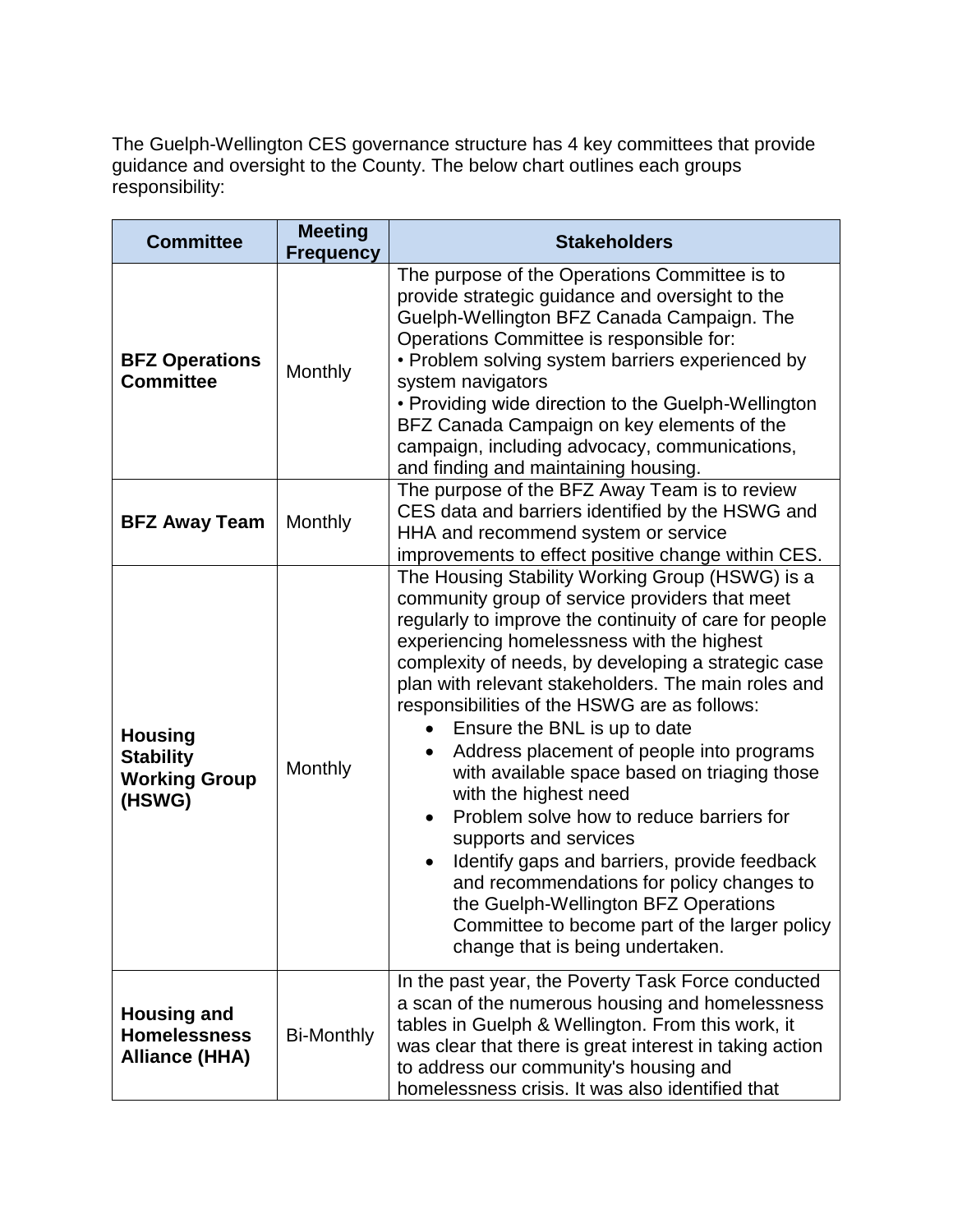| having multiple tables was creating some<br>challenges, including fragmentation and duplication<br>of efforts. In some cases, people were feeling table<br>fatigue, while others wished they had access to<br>more information. In an effort to address these<br>challenges, the PTF has supported conversations to<br>merge a number of tables, including the Wellington<br>Guelph Housing Committee into a new alliance<br>table. |
|-------------------------------------------------------------------------------------------------------------------------------------------------------------------------------------------------------------------------------------------------------------------------------------------------------------------------------------------------------------------------------------------------------------------------------------|
| The hope is to save time, centralize access to<br>information and create greater capacity for our<br>community to address our housing and<br>homelessness crisis through action and advocating<br>for root cause solutions.                                                                                                                                                                                                         |

#### **Homeless Individuals and Families Information System (HIFIS)**

Currently our community is using a separate database to monitor and manage the CES. The County of Wellington launched HIFIS 4 in 2018 with key homeless serving system partners. Out of the box, HIFIS 4 does not have the functionality to manage the CES and our BNL. Door Agencies are entering the required data into HIFIS (e.g. Housing History, Housing Placement, VI/SPDAT, etc.) and when the BNL module is released by HIFIS our community will begin using it.

#### **Indigenous Engagement**

The Indigenous Wellness and Healing (IWH) program has been a great partner involved in our 2018 Point in Time Count and staff participate in the BFZ Operations Committee. Discussions have begun to train IWH staff members to begin participating as a Door Agency for CES in 2020. IWH will be participating in the 2020 Point in Time Count to ensure inclusion for the Indigenous members of our community. At this time the County and the IWH are working on an ongoing Indigenous engagement strategy.

#### <span id="page-9-0"></span>**5. Community-Wide Outcomes**

*If you would like your community to measure progress on additional outcomes beyond the [federally mandated outcomes,](https://www.canada.ca/en/employment-social-development/programs/homelessness/directives.html#h2.3-h3.3) please identify those outcomes. Please provide your proposed indicators, targets, and methodology for each of the additional identified outcomes.* 

Through our work with BFZ our community has set an overall aim statement that Guelph-Wellington will reach functional zero on chronic homelessness by 2023. At each